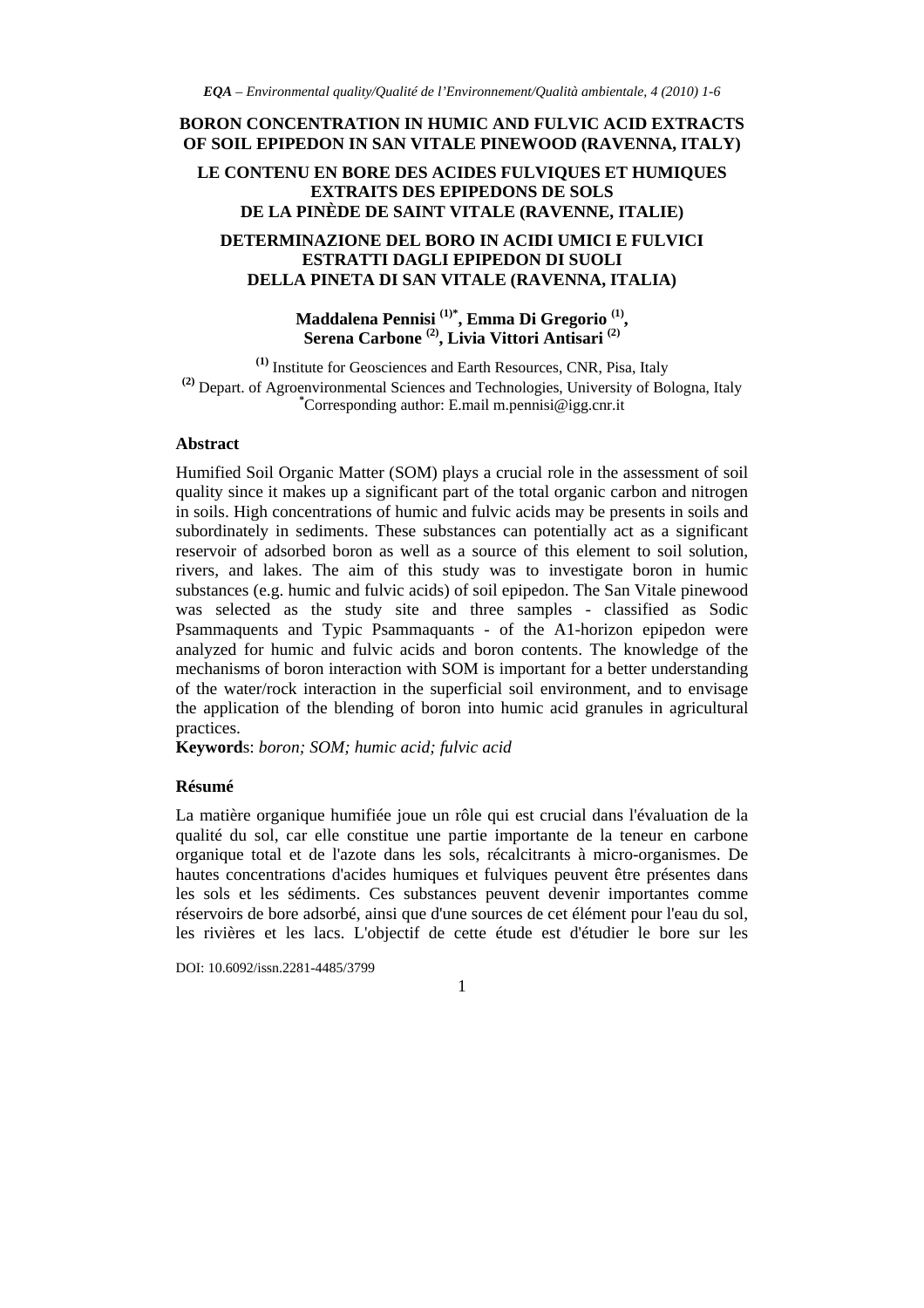substances humiques (acides humiques et fulviques) de l'épipédon du sol. La pinède de Saint Vitale a été choisie comme site d'étude et trois échantillons – classés comme Sodic and Typic Psammaquents - de l'horizon épipédon A1 ont été analysés pour leurs teneurs en acides fulviques et humiques et en bore. La connaissance du mécanisme d'interaction du bore avec les substances organiques du sol est importante afin de mieux comprendre l'interaction de l'eau avec la roche dans l'environnement peu profound ainsi que pour envisager l'application de granules de la combinaison du bore avec l'acide humique dans les pratiques agricoles.

**Clés-mots**: *bore; matière organique humifiée; acide humique; acide fulvique*

#### **Riassunto**

La sostanza organica umificata ha un ruolo strategico nella valutazione della qualità del suolo, poiché costituisce una frazione significativa del carbonio organico totale e dell'azoto nel suolo. Gli acidi umici e fulvici possono avere tenore elevato sia nei suoli che nei sedimenti e rappresentare quindi una superficie di adsorbimento per il boro. Le sostanze umiche possono potenzialmente essere quindi una significativa riserva di boro.

Lo studio di questo lavoro è stato di investigare la presenza del boro sulle sostanze umiche estratte dall'epipedon del suolo. La pineta di San Vitale è stata scelta come sito di studio ed i campioni dell'epipedon (orizzonte A1) di tre suoli Sodic and Tipic Psammaquents sono stati analizzati per determinare il contenuto di boro sugli acidi umici e fulvici estratti. La conoscenza del meccanismo di interazione del boro con la sostanza organica del suolo è importante nello studio dell'interazione tra acqua e roccia in ambiente superficiale e nell'applicazione dei composti umicoborati nelle pratiche agricole.

**Parole chiave:** *boro; sostanza organica umificata; acido humico; acido fulvico*

#### **Introduction**

Soil organic matter (SOM) consists of a complex and rather resistant mixture of brown or dark brown amorphous and colloidal organic compounds that result from microbial decomposition and synthesis, and that has chemical and physical properties of great significance to soils and plants. In soils SOM plays an important role, because it holds particles together and stabilizes the soil reducing the risk of erosion, aids crop growth by improving the soil's ability to store and transmit air and water, it stores and supplies many nutrients needed for the growth of plants and soil organisms, and prevents or minimizes compaction. Moreover, organic matter retains carbon from the atmosphere, and reduces the negative environmental effects of pesticides, heavy metals, and many other pollutants.

Together with those compounds that are relatively easily decomposed by microorganisms, SOM also includes carbohydrates, amino acids, lipids and humic substances (HS), that formed by the breaking down of organic structures and synthesis of new ones.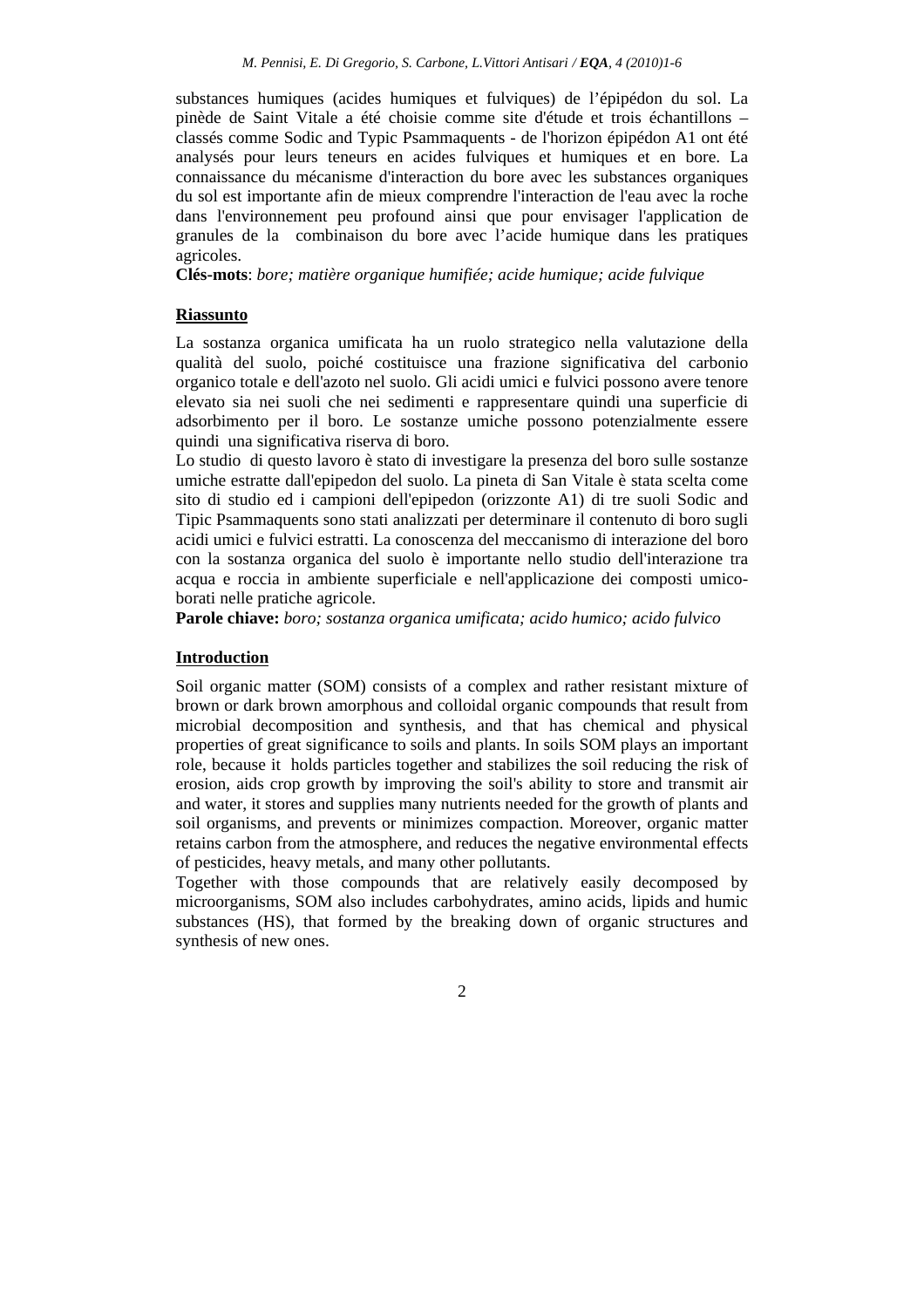HS are complex substances of high molecular weight, which are resistant to further decomposition. Consequently they tend to accumulate in the soil, where they make up 60-80% of total SOM. Most HS are dark and are hence responsible for the dark color that is commonly associated with soils of high organic matter content. HS posses carboxyl groups (-COOH), which give them their acidic character and make them effective in buffering soil pH. HS are divided into three general groups: fulvic acids, humic acids, and humin. These three groups are nondescript mixtures of many chemical compounds and should not be considered as distinct chemical entities. Humins are particles with large molecular weight, relatively small specific surface area, relatively low number of carboxyl groups, and are inactive.

Humic acids are smaller in size then humins (approximately colloid-sized) and have more carboxyl groups than humins. Fulvic acids are the smallest in size among humic substances, and have a large number of carboxyl groups per unit mass. For this reason they are the most active among humic substances. The percentage of the various humic fractions varies considerably from one soil type to another. The humus of forest soils is characterized by a high content of fulvic acids while the humus of peat and grassland soils is high in humic acids. The humic acid / fulvic acid ratio usually, but not always, decreases with increasing depth.

Boron is an essential micronutrient for plants, but the concentration range between deficient and toxic is narrower than for any other nutrient element. Together with inorganic compounds (oxides, hydroxides, clay minerals) organic matter represents one of the significant boron-adsorbing surface. SOM adsorbs more boron than mineral soils on a weight basis (Gu  $&$  Lowe, 1990); this process increases with increasing pH, and reaches a maximum at  $pH=9$  (Gu & Lowe, 1990, Lemarchand et al., 2005).

Boron adsorption reaches equilibrium rapidly (hours) and is enhanced by increasing ionic strenght of the solution. Plants respond directly to boron content in soil solution, and only indirectly to boron adsorbed onto soil constituents, such as that blending boron into humic acid as been suggested as an ecological friendly method in agricultural practices (Hughes, http://garudabd.org/sites/garudabd.org /files/Boron.pdf). The interaction of boron with soil organic matter, including humic and fulvic acids, is likely to exert a significant control on boron chemical and isotopic budgets in superficial environments.

The aim of this work is to investigate boron in humic substances (e.g. humic and fulvic acids) extracted by soil epipedon. In this study we have determined the boron content in humic and fulvic acids (HA and FA, respectively) isolated by soil epipedon in San Vitale pinewood (Ravenna, Italy), a site of community importance. The San Vitale soil is affected by contamination from saline waters and from atmospheric deposition.

The soil profiles here studied are classified as Sodic Psammaquents (Pin 3 and Pin 9) and Typic Psammaquants (Pin 5). The humic substances are extracted from epipedon (A-1 horizon), that is more rich of organic carbon than the deeper

DOI: 10.6092/issn.2281-4485/3799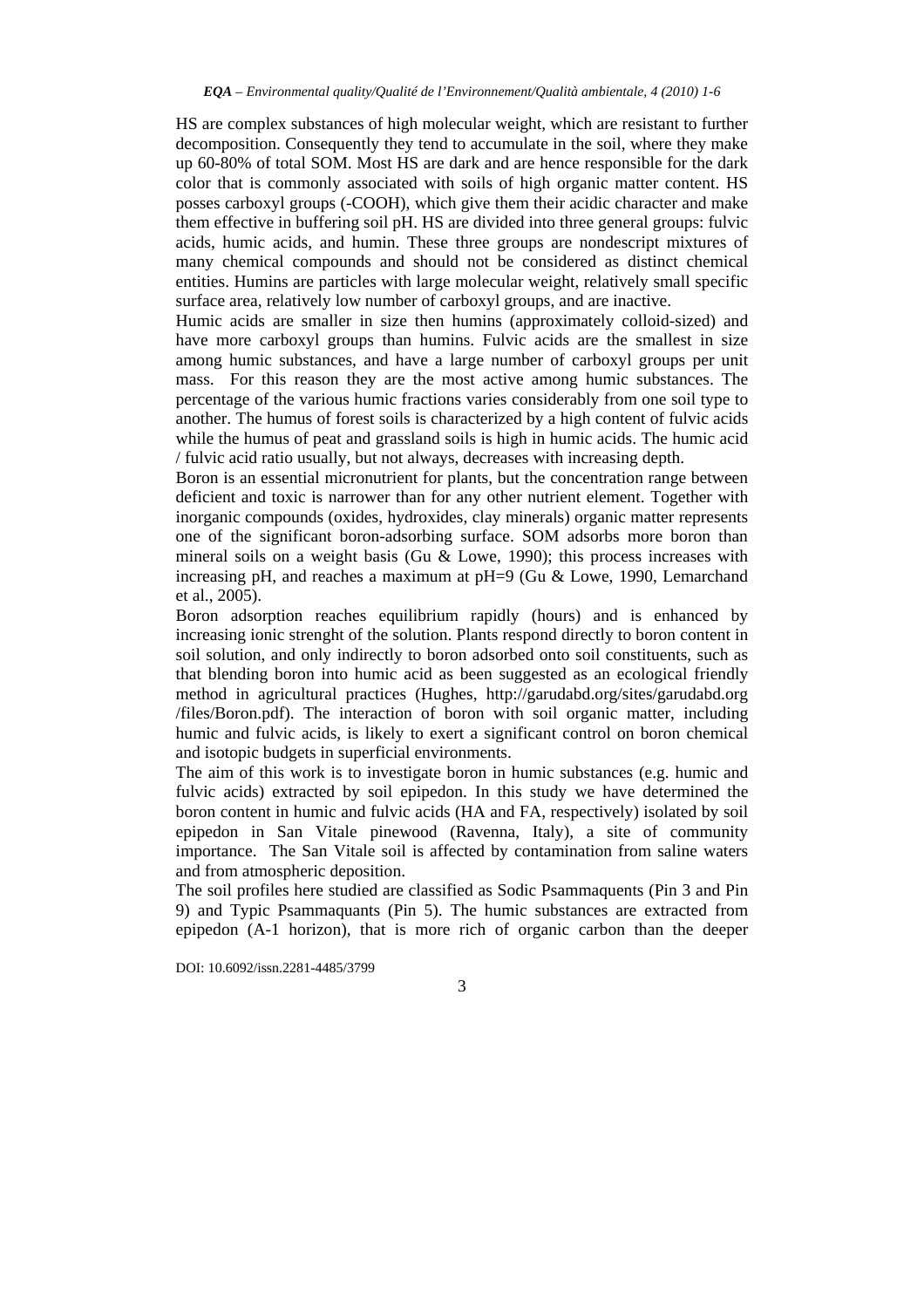horizons. In fact the salinity and B concentrations in soils affect the plant growing and the microbial communities.

#### **Methods**

The extraction of humic substances is carried out using NaOH 1M Suprapur, with a 1:10 ratio (wt/vol) for 24 hours at 65°C. After centrifugation, the samples are filtered at 0.45µm (Millipore system). The supernatant is acidified at pH<2 and the HA fraction is separated by centrifugation. The FA fraction is separated from PVP using solid-chromatography, according to Ciavatta et al. (1990). The HA and FA fractions are dialyzed at 6000-8000 Da, and 1000 Da, respectively and are then frozen-dried.

To separate boron from the organic matrix the analytical method reported in Tonarini et al. (1997) is followed. This method was set up for the measurement of the 11B/10B ratio, by Positive Thermal Ionization Mass Spectrometry (PTIMS). This procedure is used because it allows to purify boron from the matrix for ICP analyses, and an aliquot of the purified solution can be stored for further B-isotope analyses. HA and FA are dried, weighted (about 0.1 and 0.02 g, respectively), then mixed with boron free- $K_2CO_3$  (1:5 wt ratio) in Pt-Ir crucibles.

The samples are then fused, and the fusion cake dissolved in ultra-purified water. The insoluble phase is centrifuged, and a weighted amount of the supernatant processed according to the three-steps ion-exchange procedure, described in Tonarini et al., (1997).  $HNO<sub>3</sub>$  (2%) is then added to the eluted, and the solution finally analyzed by ICP-OES.

### **Results**

Soils of the San Vitale Pinewood highlight a typical A/C sequence. The organicmineral horizons (A1 and A2), about 20 cm thick, usually have a darker colour, between 2,5Y3/1 and 2,5Y5/4 (dry colour). As far as total organic carbon (TOC) is concerned, the soils of the San Vitale Pinewood are characterized by significant rates in the A1 epipedon (139 to 31 g of  $\text{Cong.kg}^{-1}$ ), but show a sudden decrease already in A2 horizon, below 5 cm of depth, with rates between 51 and 5 g kg<sup>-1</sup>.

Boron concentration measured in humic substances ranges between 65 and 240 µg of B g-1organic acid. FA samples are enriched in boron respect to HA. Data gained on the three soil samples do not highlight a clear correlation between boron and organic carbon (Fig.1). Results of this study confirm that boron sorption on HA and FA is significant, and could play an important role in the boron geochemical cycle.

To evaluate the influence of SOM on boron sorption (and release) in soils further investigation is required in soils from different geological context and/or areas with different soils use and management. These preliminary data encourage carrying on sophisticated analyses, including PTIMS (11B/10B ratio), and 11B NMR. In constrast with the extensive literature on the isotopic fractionation of boron during geological processes, boron chemical and isotopic analyses in plants and living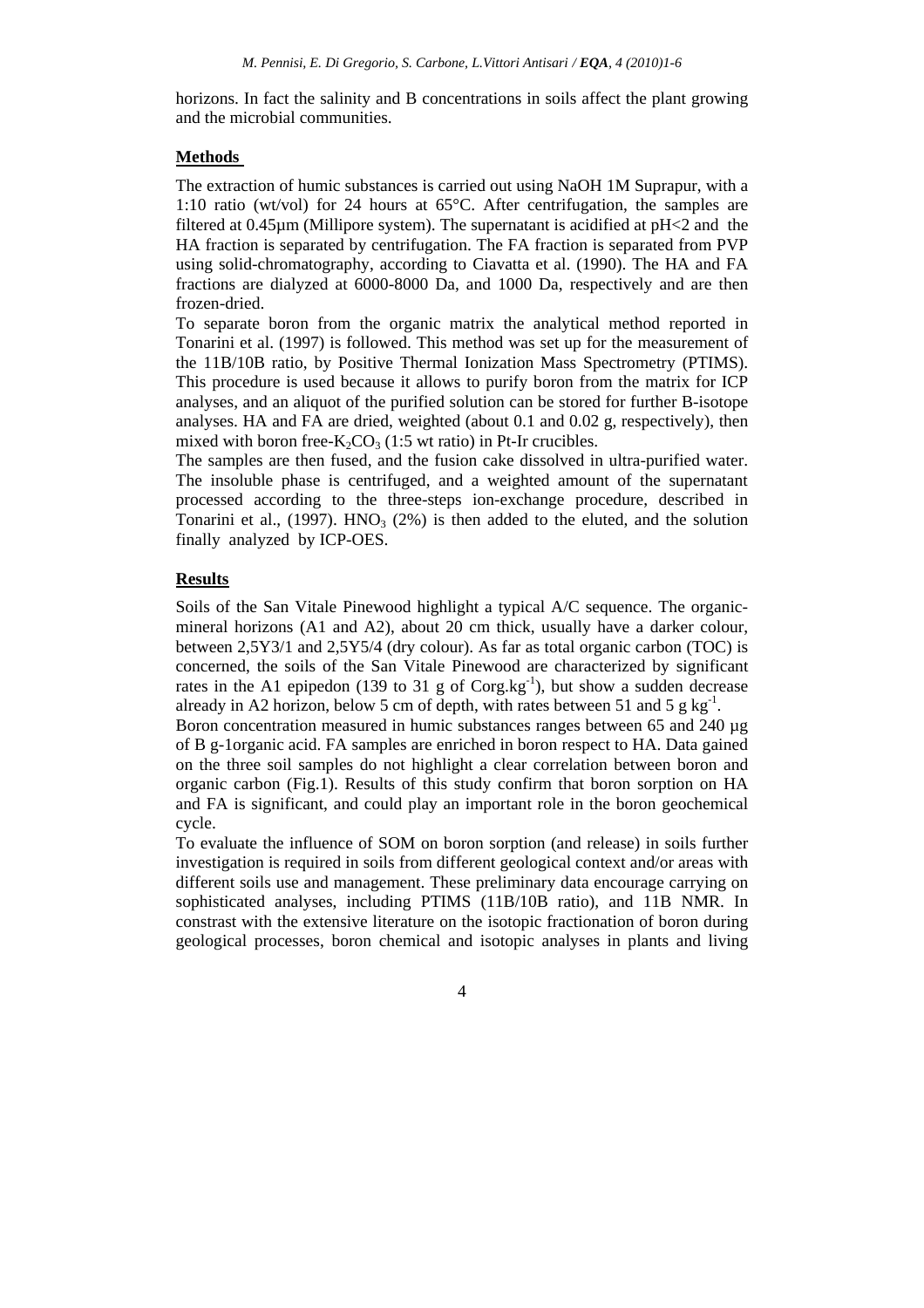organisms are extremely scarse, and little is known about boron isotope fractionation associated with biological uptake (Weiser et al., 2001).





Few studies looked into the structure of surface (organic and inorganic) complexes formed by boron and measured the isotopic fractionation related to these interaction. Recently Lemachand et al (2005) characterized carboxylic and phenoli sites in humic acid, which strongly adsorb B-containing species such as B(OH)3, while Tossel (2006) investigates the stable complexes that form during boron adsorption on humic acids.

The investigation of the B-Corganic complex (and O, H, N) remains a main point to constrain the boron budget in the superficial continental environment, and the correct boron supply in agriculture.

**Acknowledgements.** Dr Matteo Lelli is thanked for the availability of ICP-OES facilities. MP and EDG are grateful to B. Ceccanti and C. Macci for helpful discussion.

Research co-financed of Ministry of University and Research, within the frame of the project 20077A9XJA\_PRIN 2007 (coordinated by U. Masi), Subproject 003

DOI: 10.6092/issn.2281-4485/3799